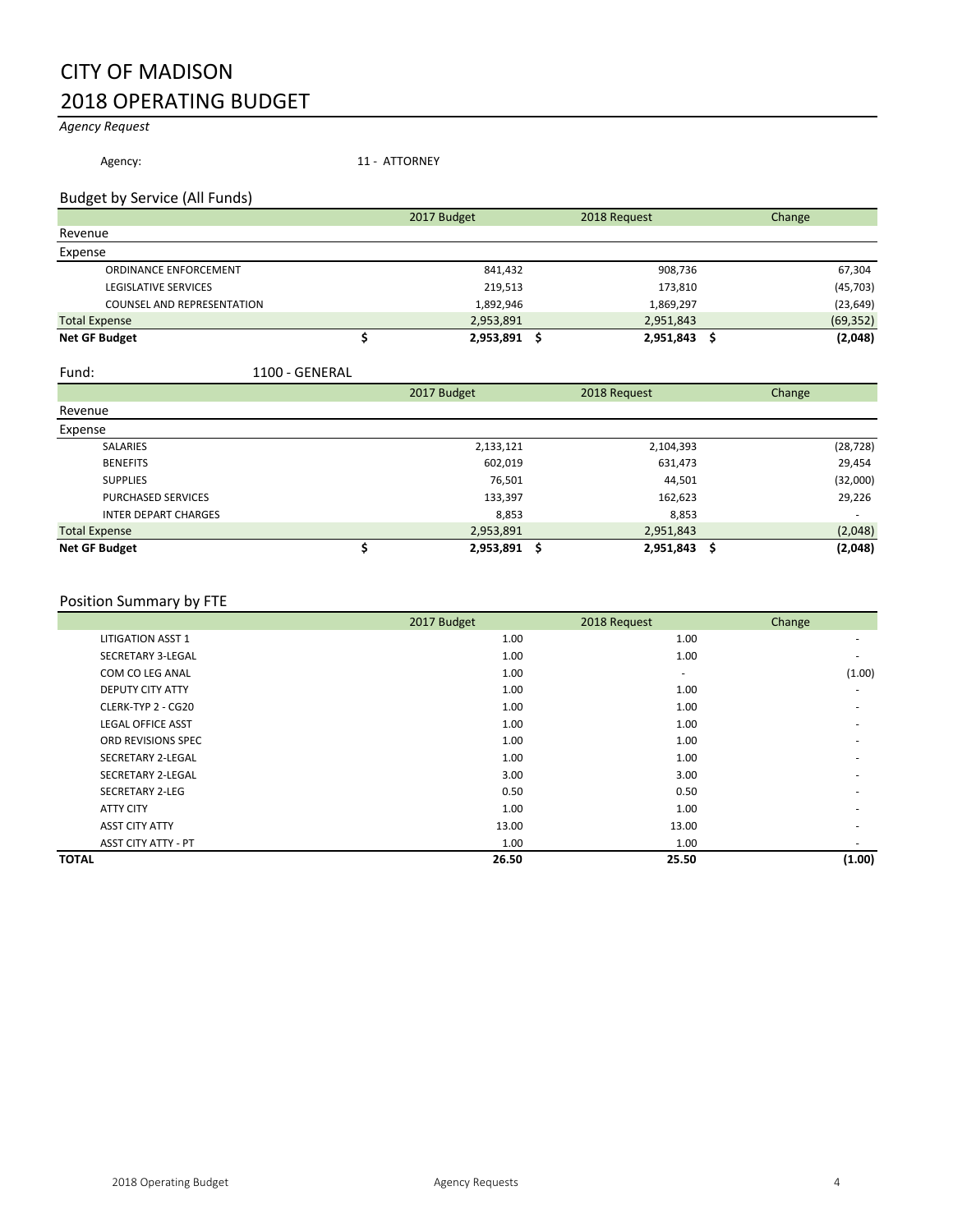### **ITY OF MADISON OFFICE OF THE CITY ATTORNEY Room 401, CCB 266-4511**

Date: July 13, 2017

### **MEMORANDUM**

TO: Dave Schmiedicke, Finance Director

FROM: Michael P. May, City Attorney

RE: 2018 Budget Submission

With this memorandum, I am submitting the proposed budget for the Office of the City Attorney (OCA) for 2018.

**Cost to Continue.** As instructed, we have met our agency target for the 2018 budget.

We have reduced and increased the following accounts to move money where we are underfunded or costs have increased:

| Copy/Print                      | Reduced by \$2,000   |
|---------------------------------|----------------------|
| Furniture                       | Reduced by \$2,000   |
| <b>Books and Subscriptions</b>  | Reduced by \$3,000   |
| <b>Legal Services</b>           | Reduced by \$500     |
| <b>Conferences and Training</b> | Reduced by \$3,000*  |
| System Com Int (Westlaw)        | Increased by \$3,000 |
| <b>Memberships</b>              | Increased by \$2,000 |
| Advertising                     | Increased by \$500   |
| <b>Print Service</b>            | Increased by \$2,000 |
| (Municipal Court Green Forms)   |                      |

\*This account was reduced by \$3,000 because Heather Allen, Common Council Legislative Analyst, will be transferred to the Common Council 2018 Budget.

Her salary and benefits should also be transferred.

**Key Goals.** In addition to cost to continue, our key goals are to continue with the Municode upgrade implemented in 2017 to increase City-wide efficiency and to work on use of the RESJI principles on ordinance drafting.

cc: Sue Mautz Laura Larsen Brent Sloat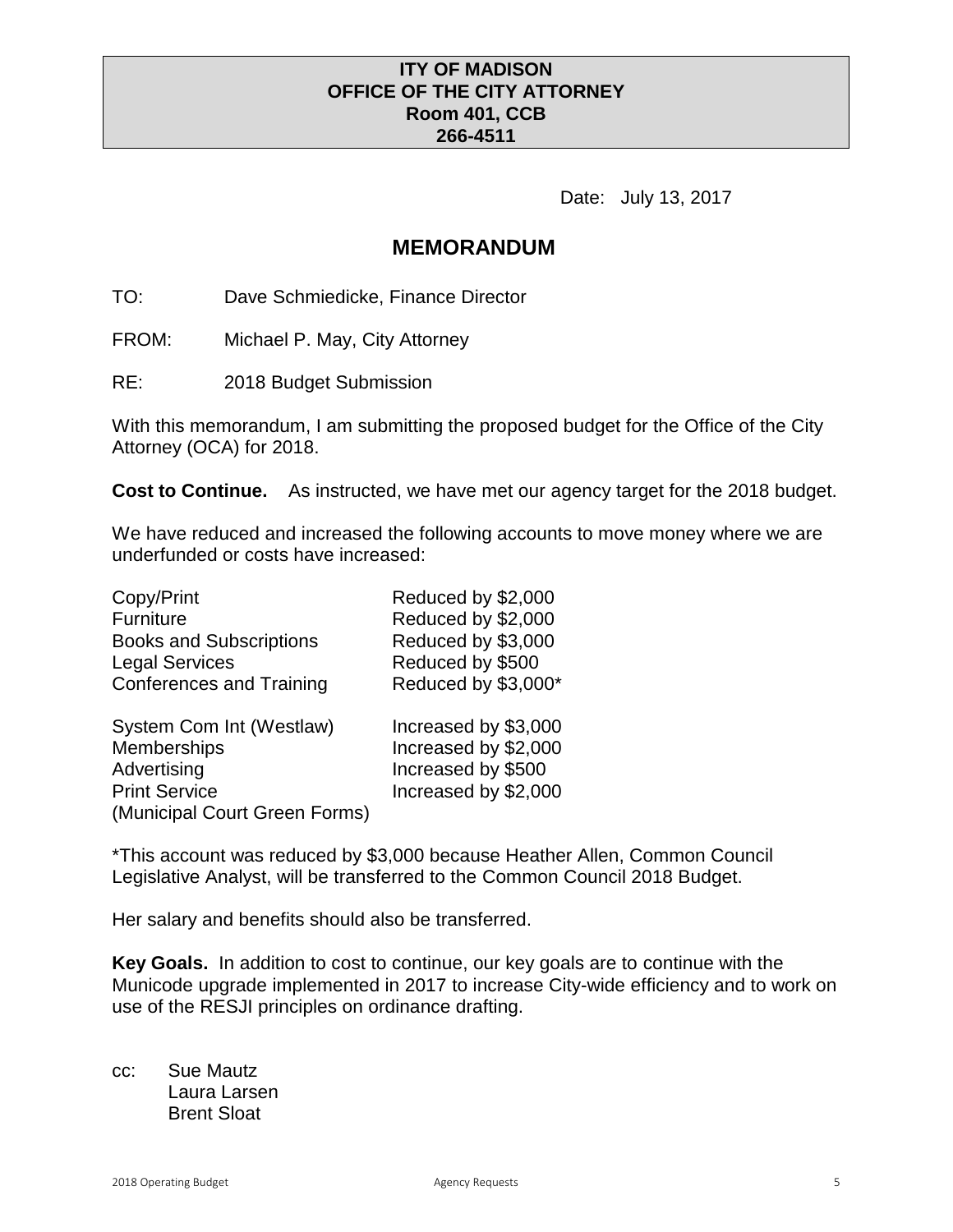# 2018 Operating Budget: Service Proposals

#### **SERVICE IDENTIFYING INFORMATION**

SELECT YOUR AGENCY:

#### Attorney

SELECT YOUR AGENCY'S SERVICE:

Counsel & Representation

SERVICE DESCRIPTION:

This service assists City officials and agencies with carrying out their policies in compliance with legal requirements by preparing, publishing, and distributing formal opinions and reports on legal issues affecting City policy, informs officials and agencies of current legal developments, prepares and presents formal and informal training sessions for City officials and staff, answers informal legal questions from City officials, staff, and committees, and attends meetings of staff teams and public bodies to provide legal advice. Additionally, this service assures that courts uphold the decisions of the Mayor and the Council, and of those officials and agencies authorized by the Mayor and Council to make decisions.

#### **SERVICE GOALS**

What community need does the service address?

The City's need for legal services

Who are the recipients of the service?

The City of Madison as an entity, its elected officials, officers, and employees, and, as needed, related entities such as the CDA and Public Health.

What outcomes will be produced at the proposed funding level?

The provision of professional legal services will reduce the City's risk of legal liabilities

What strategies are planned for 2018 to advance the stated outcomes?

Continued internal and external training to provide the needed services.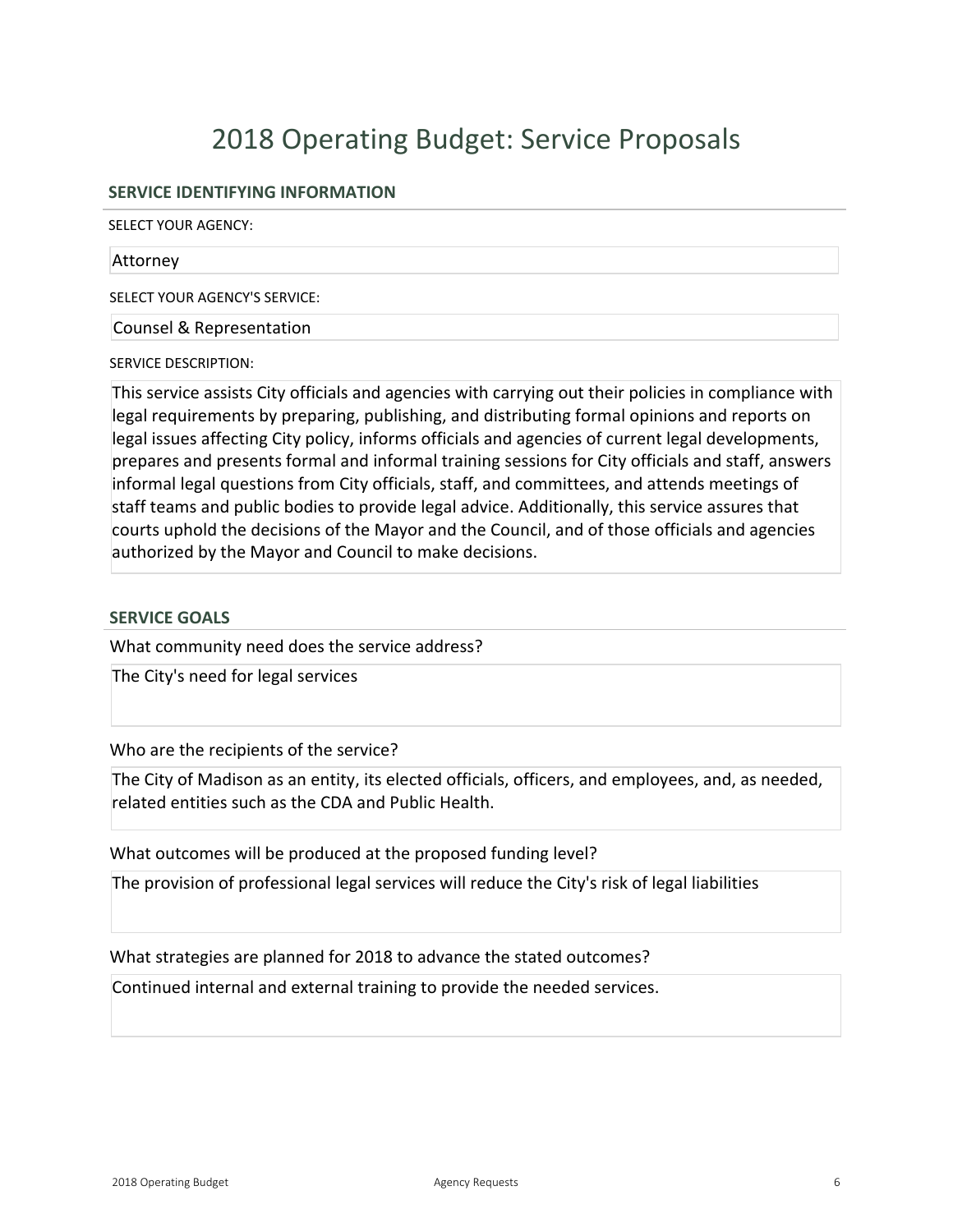# 2018 Operating Budget: Service Proposals

#### **SERVICE IDENTIFYING INFORMATION**

SELECT YOUR AGENCY:

#### Attorney

SELECT YOUR AGENCY'S SERVICE:

Legislative Services

SERVICE DESCRIPTION:

This service ensures that Madison ordinances accurately express the policies chosen by the Mayor and Common Council, ensures that current ordinances are easily available to the public, advises City officials on legal issues with existing or proposed legislation, and provides parliamentary and procedural advice to the Common Council and other City bodies.

#### **SERVICE GOALS**

What community need does the service address?

The need for access to the City's laws and advice in enating them.

Who are the recipients of the service?

The City of Madison as an entity, its elected officials, officers and employees, and in some instances, related entities such as the CDA and Public Health. The public at large, students and legal practioners also need access to the ordinances.

What outcomes will be produced at the proposed funding level?

Availability of ordinances for use as above.

What strategies are planned for 2018 to advance the stated outcomes?

Upgrade to the Municode service should be fully operational.